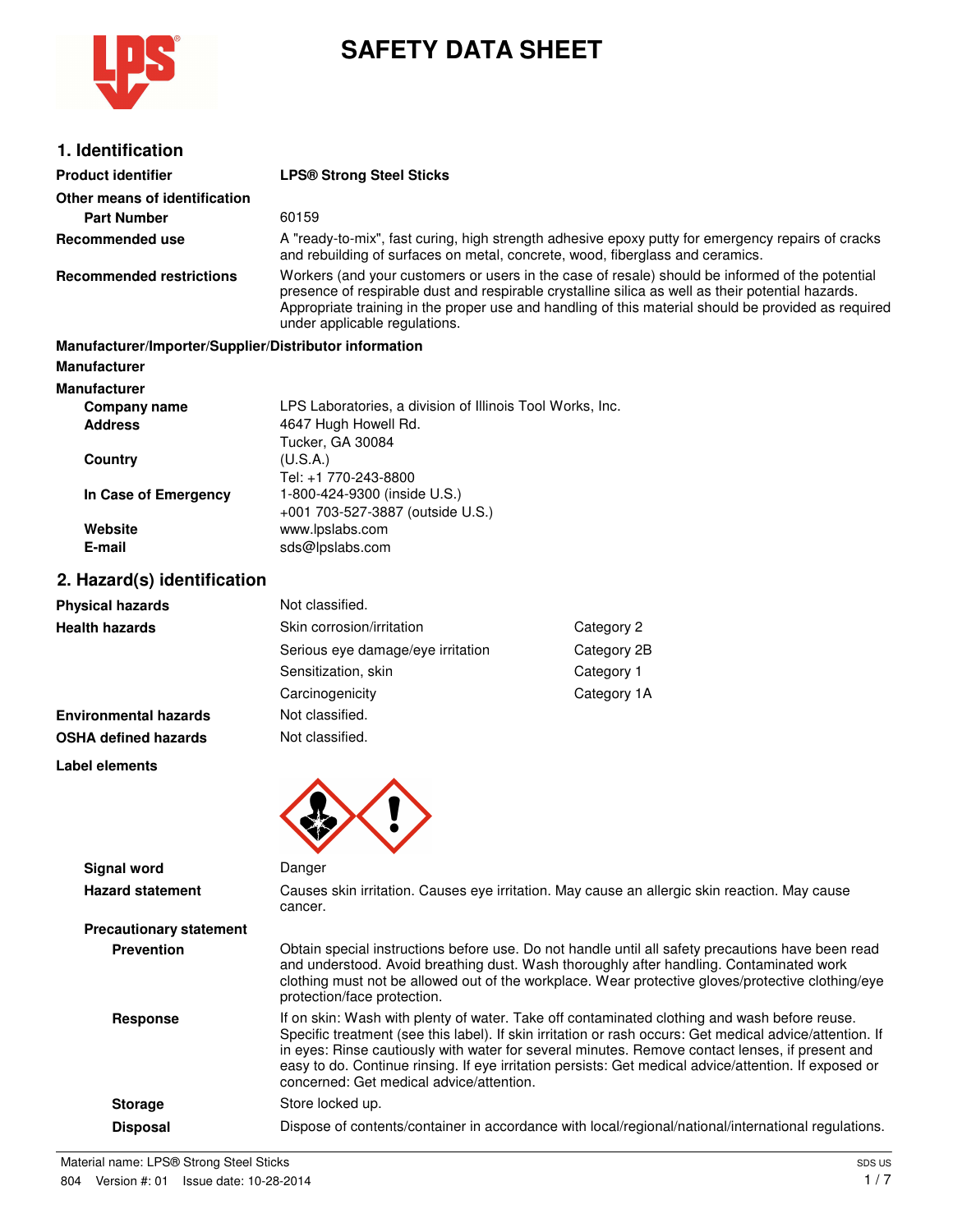# **3. Composition/information on ingredients**

## **Mixtures**

| <b>Chemical name</b>                                                         | Common name and synonyms                                                                                                                                                                                                        | <b>CAS number</b> | %         |
|------------------------------------------------------------------------------|---------------------------------------------------------------------------------------------------------------------------------------------------------------------------------------------------------------------------------|-------------------|-----------|
| Magnesium Silicate Hydrate                                                   | Talc, not containing asbestiform fibres                                                                                                                                                                                         | 14807-96-6        | $30 - 60$ |
| Ferrosilicon                                                                 |                                                                                                                                                                                                                                 | 8049-17-0         | $10 - 30$ |
| Glass, oxide, chemicals                                                      |                                                                                                                                                                                                                                 | 65997-17-3        | $10 - 30$ |
| Reaction product:<br>bisphenol-A-(epichlorhydrin); epoxy<br>resin            |                                                                                                                                                                                                                                 | 25068-38-6        | $10 - 30$ |
| Nepheline syenite                                                            |                                                                                                                                                                                                                                 | 37244-96-5        | $1 - 5$   |
| Crystalline Silica                                                           | Quartz                                                                                                                                                                                                                          | 14808-60-7        | $0.1 - 1$ |
| 4. First-aid measures                                                        |                                                                                                                                                                                                                                 |                   |           |
| <b>Inhalation</b>                                                            | Move to fresh air. Call a physician if symptoms develop or persist.                                                                                                                                                             |                   |           |
| <b>Skin contact</b>                                                          | Remove contaminated clothing immediately and wash skin with soap and water. In case of<br>eczema or other skin disorders: Seek medical attention and take along these instructions. Wash<br>contaminated clothing before reuse. |                   |           |
| Eye contact                                                                  | Immediately flush eyes with plenty of water for at least 15 minutes. Remove contact lenses, if<br>present and easy to do. Continue rinsing. Get medical attention if irritation develops and persists.                          |                   |           |
| Ingestion                                                                    | Rinse mouth. Get medical attention if symptoms occur.                                                                                                                                                                           |                   |           |
| <b>Most important</b><br>symptoms/effects, acute and<br>delayed              | Rash. Irritation of eyes. Exposed individuals may experience eye tearing, redness, and discomfort.<br>Skin irritation. May cause redness and pain. May cause an allergic skin reaction. Dermatitis.                             |                   |           |
| Indication of immediate<br>medical attention and special<br>treatment needed | Provide general supportive measures and treat symptomatically. Keep victim under observation.<br>Symptoms may be delayed.                                                                                                       |                   |           |
| <b>General information</b>                                                   | IF exposed or concerned: Get medical advice/attention. Ensure that medical personnel are aware<br>of the material(s) involved, and take precautions to protect themselves. Wash contaminated<br>clothing before reuse.          |                   |           |
| 5. Fire-fighting measures                                                    |                                                                                                                                                                                                                                 |                   |           |
| Suitable extinguishing media                                                 | Water fog. Foam. Dry chemical powder. Carbon dioxide (CO2).                                                                                                                                                                     |                   |           |
| <b>Unsuitable extinguishing</b><br>media                                     | None known.                                                                                                                                                                                                                     |                   |           |
| Specific hazards arising from<br>the chemical                                | During fire, gases hazardous to health may be formed.                                                                                                                                                                           |                   |           |
| Special protective equipment<br>and precautions for firefighters             | Self-contained breathing apparatus and full protective clothing must be worn in case of fire.                                                                                                                                   |                   |           |
| <b>Fire fighting</b><br>equipment/instructions                               | Use water spray to cool unopened containers.                                                                                                                                                                                    |                   |           |
| <b>Specific methods</b>                                                      | Use standard firefighting procedures and consider the hazards of other involved materials.                                                                                                                                      |                   |           |
| <b>General fire hazards</b>                                                  | No unusual fire or explosion hazards noted.                                                                                                                                                                                     |                   |           |
| 6. Accidental release measures                                               |                                                                                                                                                                                                                                 |                   |           |

| Personal precautions.<br>protective equipment and<br>emergency procedures | Keep unnecessary personnel away. Keep people away from and upwind of spill/leak. Keep out of<br>low areas. Wear appropriate protective equipment and clothing during clean-up. Do not touch<br>damaged containers or spilled material unless wearing appropriate protective clothing. Ensure<br>adequate ventilation. Local authorities should be advised if significant spillages cannot be<br>contained. Use personal protection recommended in Section 8 of the SDS. |
|---------------------------------------------------------------------------|-------------------------------------------------------------------------------------------------------------------------------------------------------------------------------------------------------------------------------------------------------------------------------------------------------------------------------------------------------------------------------------------------------------------------------------------------------------------------|
| Methods and materials for<br>containment and cleaning up                  | Stop the flow of material, if this is without risk. Dike far ahead of spill for later disposal. Prevent<br>entry into waterways, sewer, basements or confined areas. Following product recovery, flush area<br>with water. For waste disposal, see section 13 of the SDS.                                                                                                                                                                                               |
| <b>Environmental precautions</b>                                          | Avoid discharge into drains, water courses or onto the ground.                                                                                                                                                                                                                                                                                                                                                                                                          |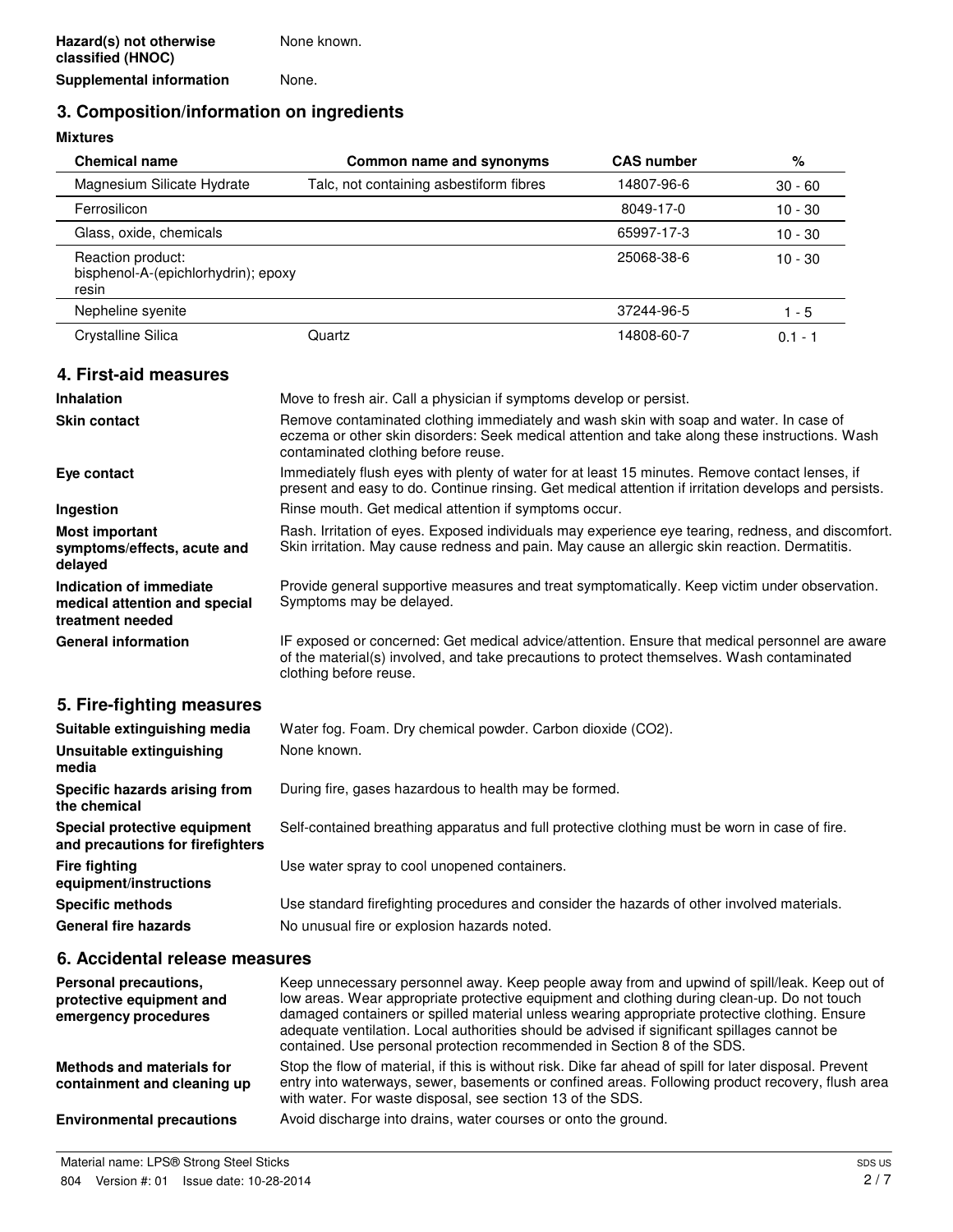# **7. Handling and storage**

**Conditions for safe storage, including any incompatibilities**

**Precautions for safe handling** Obtain special instructions before use. Do not handle until all safety precautions have been read and understood. Avoid contact with eyes, skin, and clothing. Avoid prolonged exposure. Wear appropriate personal protective equipment. Observe good industrial hygiene practices.

Store locked up. Store in original tightly closed container. Store away from incompatible materials (see Section 10 of the SDS).

## **8. Exposure controls/personal protection**

#### **Occupational exposure limits**

| US. OSHA Table Z-3 (29 CFR 1910.1000)<br><b>Components</b> | <b>Type</b>                                                                                                                                                                                                                                                                                                                                                                                                                                                                                      | Value            | Form                 |
|------------------------------------------------------------|--------------------------------------------------------------------------------------------------------------------------------------------------------------------------------------------------------------------------------------------------------------------------------------------------------------------------------------------------------------------------------------------------------------------------------------------------------------------------------------------------|------------------|----------------------|
| Crystalline Silica (CAS<br>14808-60-7)                     | <b>TWA</b>                                                                                                                                                                                                                                                                                                                                                                                                                                                                                       | $0.3$ mg/m $3$   | Total dust.          |
|                                                            |                                                                                                                                                                                                                                                                                                                                                                                                                                                                                                  | $0.1$ mg/m $3$   | Respirable.          |
|                                                            |                                                                                                                                                                                                                                                                                                                                                                                                                                                                                                  | 2.4 mppcf        | Respirable.          |
| Magnesium Silicate Hydrate<br>(CAS 14807-96-6)             | <b>TWA</b>                                                                                                                                                                                                                                                                                                                                                                                                                                                                                       | $0.3$ mg/m $3$   | Total dust.          |
|                                                            |                                                                                                                                                                                                                                                                                                                                                                                                                                                                                                  | $0.1$ mg/m $3$   | Respirable.          |
|                                                            |                                                                                                                                                                                                                                                                                                                                                                                                                                                                                                  | 20 mppcf         |                      |
|                                                            |                                                                                                                                                                                                                                                                                                                                                                                                                                                                                                  | 2.4 mppcf        | Respirable.          |
| <b>US. ACGIH Threshold Limit Values</b>                    |                                                                                                                                                                                                                                                                                                                                                                                                                                                                                                  | Value            | Form                 |
| <b>Components</b>                                          | <b>Type</b>                                                                                                                                                                                                                                                                                                                                                                                                                                                                                      |                  |                      |
| Crystalline Silica (CAS<br>14808-60-7)                     | <b>TWA</b>                                                                                                                                                                                                                                                                                                                                                                                                                                                                                       | $0.025$ mg/m $3$ | Respirable fraction. |
| Magnesium Silicate Hydrate<br>$(CAS 14807-96-6)$           | <b>TWA</b>                                                                                                                                                                                                                                                                                                                                                                                                                                                                                       | $2$ mg/m $3$     | Respirable fraction. |
| US. NIOSH: Pocket Guide to Chemical Hazards                |                                                                                                                                                                                                                                                                                                                                                                                                                                                                                                  |                  |                      |
| <b>Components</b>                                          | <b>Type</b>                                                                                                                                                                                                                                                                                                                                                                                                                                                                                      | Value            | Form                 |
| Crystalline Silica (CAS<br>14808-60-7)                     | <b>TWA</b>                                                                                                                                                                                                                                                                                                                                                                                                                                                                                       | $0.05$ mg/m $3$  | Respirable dust.     |
| Magnesium Silicate Hydrate<br>$(CAS 14807-96-6)$           | <b>TWA</b>                                                                                                                                                                                                                                                                                                                                                                                                                                                                                       | $2$ mg/m $3$     | Respirable.          |
| <b>Biological limit values</b>                             | No biological exposure limits noted for the ingredient(s).                                                                                                                                                                                                                                                                                                                                                                                                                                       |                  |                      |
| <b>Exposure guidelines</b>                                 | Occupational exposure to nuisance dust (total and respirable) and respirable crystalline silica<br>should be monitored and controlled.                                                                                                                                                                                                                                                                                                                                                           |                  |                      |
| Appropriate engineering<br>controls                        | Good general ventilation (typically 10 air changes per hour) should be used. Ventilation rates<br>should be matched to conditions. If applicable, use process enclosures, local exhaust ventilation,<br>or other engineering controls to maintain airborne levels below recommended exposure limits. If<br>exposure limits have not been established, maintain airborne levels to an acceptable level. Eye<br>wash facilities and emergency shower must be available when handling this product. |                  |                      |
|                                                            | Individual protection measures, such as personal protective equipment                                                                                                                                                                                                                                                                                                                                                                                                                            |                  |                      |
| Eye/face protection                                        | Wear safety glasses with side shields (or goggles).                                                                                                                                                                                                                                                                                                                                                                                                                                              |                  |                      |
| <b>Skin protection</b>                                     |                                                                                                                                                                                                                                                                                                                                                                                                                                                                                                  |                  |                      |
| <b>Hand protection</b>                                     | Wear appropriate chemical resistant gloves.                                                                                                                                                                                                                                                                                                                                                                                                                                                      |                  |                      |
| Other                                                      | Wear appropriate chemical resistant clothing. Use of an impervious apron is recommended.                                                                                                                                                                                                                                                                                                                                                                                                         |                  |                      |
| <b>Respiratory protection</b>                              | Use a particulate filter respirator for particulate concentrations exceeding the Occupational<br>Exposure Limit.                                                                                                                                                                                                                                                                                                                                                                                 |                  |                      |
| <b>Thermal hazards</b>                                     | Not applicable.                                                                                                                                                                                                                                                                                                                                                                                                                                                                                  |                  |                      |
| <b>General hygiene</b><br>considerations                   | Always observe good personal hygiene measures, such as washing after handling the material<br>and before eating, drinking, and/or smoking. Routinely wash work clothing and protective<br>equipment to remove contaminants. Contaminated work clothing should not be allowed out of the<br>workplace.                                                                                                                                                                                            |                  |                      |

### **9. Physical and chemical properties**

| Appearance            | Solid. |
|-----------------------|--------|
| <b>Physical state</b> | Solid. |
| <b>Form</b>           | Solid. |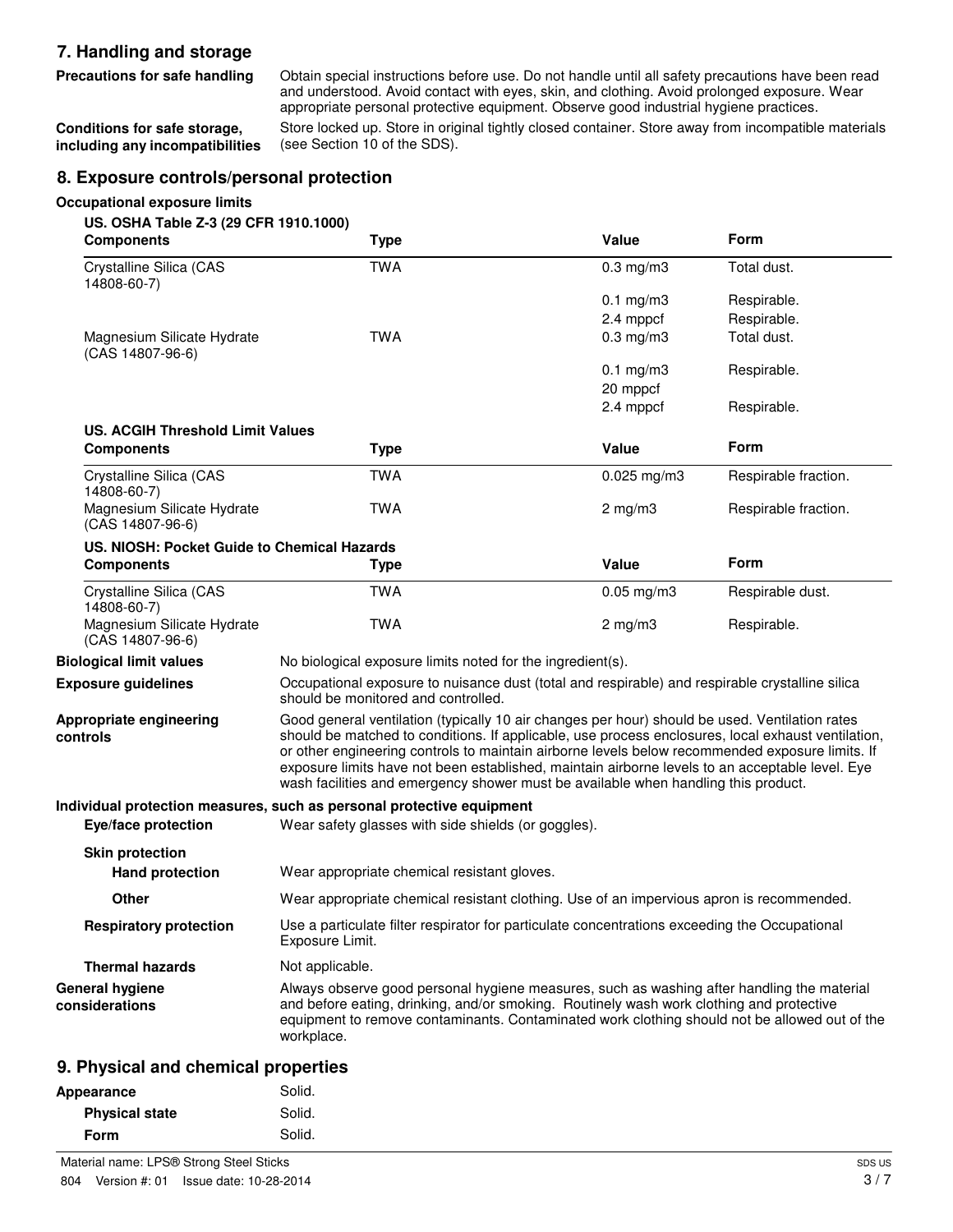| <b>Color</b>                                      | Dark grey; Black                 |
|---------------------------------------------------|----------------------------------|
| Odor                                              | Sulphurous. Pungent.             |
| <b>Odor threshold</b>                             | Not available.                   |
| pH                                                | Not applicable                   |
| Melting point/freezing point                      | Not available.                   |
| Initial boiling point and boiling<br>range        | Not available.                   |
| <b>Flash point</b>                                | > 199.9 °F (> 93.3 °C) Setaflash |
| <b>Evaporation rate</b>                           | Not available.                   |
| Flammability (solid, gas)                         | Flammable solid.                 |
| Upper/lower flammability or explosive limits      |                                  |
| <b>Flammability limit - lower</b><br>(%)          | Not available.                   |
| <b>Flammability limit - upper</b><br>(%)          | Not available.                   |
| Explosive limit - lower (%)                       | Not available.                   |
| Explosive limit - upper (%)                       | Not available.                   |
| Vapor pressure                                    | Not available.                   |
| Vapor density                                     | Not available.                   |
| <b>Relative density</b>                           | 2.247                            |
| Solubility(ies)                                   |                                  |
| Solubility (water)                                | Not available.                   |
| <b>Partition coefficient</b><br>(n-octanol/water) | Not available.                   |
| <b>Auto-ignition temperature</b>                  | Not available.                   |
| <b>Decomposition temperature</b>                  | > 3632 °F (> 2000 °C)            |
| <b>Viscosity</b>                                  | Not applicable                   |
| 10. Stability and reactivity                      |                                  |

#### Reactivity The product is stable and non-reactive under normal conditions of use, storage and transport. **Chemical stability** Material is stable under normal conditions. **Possibility of hazardous reactions** No dangerous reaction known under conditions of normal use. **Conditions to avoid** Temperatures above 35 °C **Incompatible materials** None known. **Hazardous decomposition products** No hazardous decomposition products are known.

# **11. Toxicological information**

#### **Information on likely routes of exposure**

| <b>Inhalation</b>                                                                  | Prolonged inhalation may be harmful.                                                                                                                                                                   |  |  |
|------------------------------------------------------------------------------------|--------------------------------------------------------------------------------------------------------------------------------------------------------------------------------------------------------|--|--|
| <b>Skin contact</b>                                                                | Causes skin irritation. May cause an allergic skin reaction.                                                                                                                                           |  |  |
| Eye contact                                                                        | Causes eve irritation.                                                                                                                                                                                 |  |  |
| Ingestion                                                                          | Expected to be a low ingestion hazard.                                                                                                                                                                 |  |  |
| Symptoms related to the<br>physical, chemical and<br>toxicological characteristics | Rash. Irritation of eyes. Exposed individuals may experience eye tearing, redness, and<br>discomfort. Skin irritation. May cause redness and pain. May cause an allergic skin reaction.<br>Dermatitis. |  |  |
|                                                                                    |                                                                                                                                                                                                        |  |  |

### **Information on toxicological effects**

Acute toxicity **May cause an allergic skin reaction.**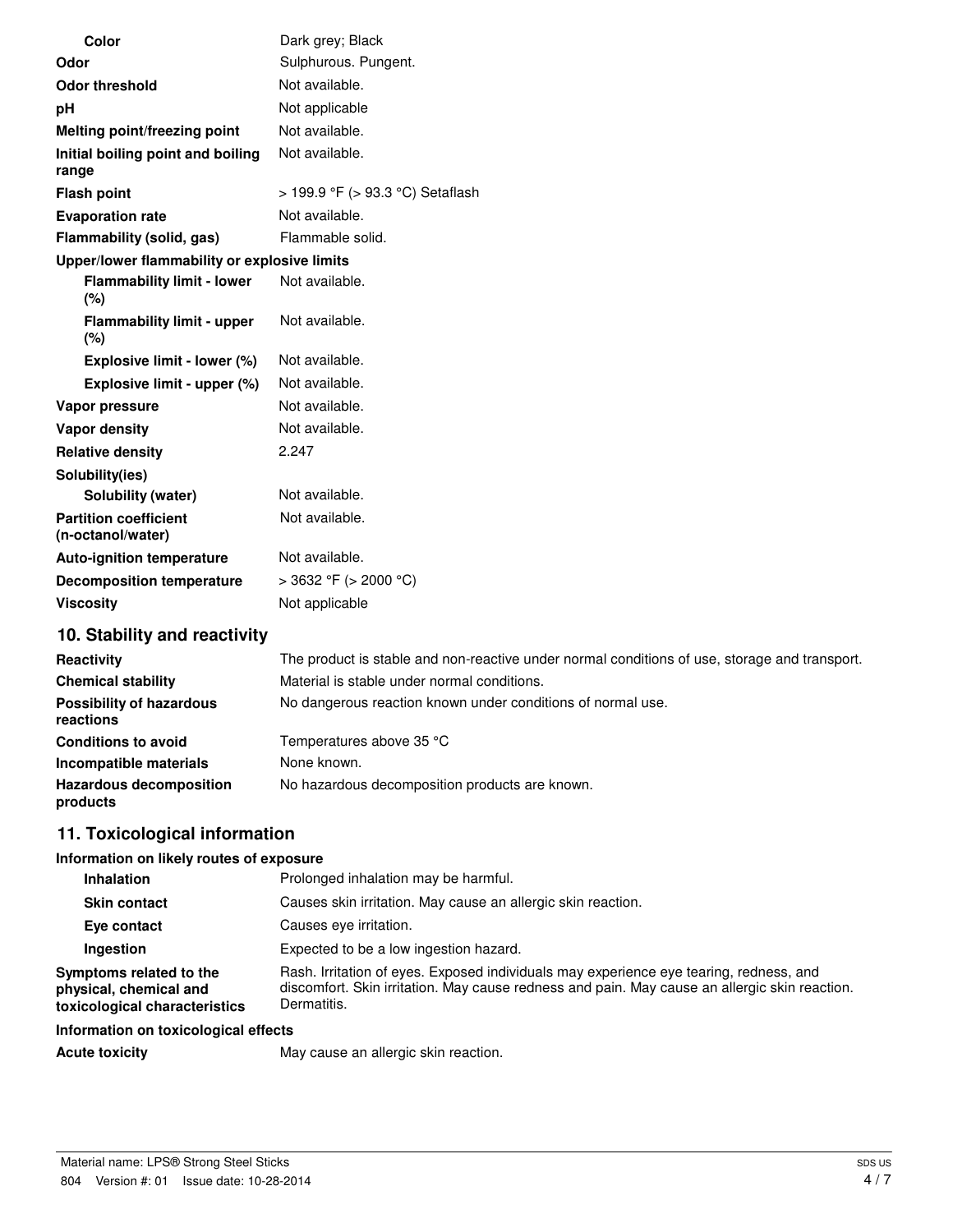| <b>Components</b>                                                                                                                                                                                                            | <b>Species</b>                                                                                                                                                                                                                                                                                                                                                                                                                                                                                                                                                                                                                                                                                                                                                                                                                                                                                                                                                                                                                                                                                                                                                                                                                                                                                                                                                                                                                                                                                                                                                                                     |                                                                  | <b>Test Results</b>                                                                      |  |
|------------------------------------------------------------------------------------------------------------------------------------------------------------------------------------------------------------------------------|----------------------------------------------------------------------------------------------------------------------------------------------------------------------------------------------------------------------------------------------------------------------------------------------------------------------------------------------------------------------------------------------------------------------------------------------------------------------------------------------------------------------------------------------------------------------------------------------------------------------------------------------------------------------------------------------------------------------------------------------------------------------------------------------------------------------------------------------------------------------------------------------------------------------------------------------------------------------------------------------------------------------------------------------------------------------------------------------------------------------------------------------------------------------------------------------------------------------------------------------------------------------------------------------------------------------------------------------------------------------------------------------------------------------------------------------------------------------------------------------------------------------------------------------------------------------------------------------------|------------------------------------------------------------------|------------------------------------------------------------------------------------------|--|
| Reaction product: bisphenol-A-(epichlorhydrin); epoxy resin (CAS 25068-38-6)                                                                                                                                                 |                                                                                                                                                                                                                                                                                                                                                                                                                                                                                                                                                                                                                                                                                                                                                                                                                                                                                                                                                                                                                                                                                                                                                                                                                                                                                                                                                                                                                                                                                                                                                                                                    |                                                                  |                                                                                          |  |
| Acute                                                                                                                                                                                                                        |                                                                                                                                                                                                                                                                                                                                                                                                                                                                                                                                                                                                                                                                                                                                                                                                                                                                                                                                                                                                                                                                                                                                                                                                                                                                                                                                                                                                                                                                                                                                                                                                    |                                                                  |                                                                                          |  |
| Dermal                                                                                                                                                                                                                       |                                                                                                                                                                                                                                                                                                                                                                                                                                                                                                                                                                                                                                                                                                                                                                                                                                                                                                                                                                                                                                                                                                                                                                                                                                                                                                                                                                                                                                                                                                                                                                                                    |                                                                  |                                                                                          |  |
| LD50                                                                                                                                                                                                                         | Mouse                                                                                                                                                                                                                                                                                                                                                                                                                                                                                                                                                                                                                                                                                                                                                                                                                                                                                                                                                                                                                                                                                                                                                                                                                                                                                                                                                                                                                                                                                                                                                                                              |                                                                  | > 1600 mg/kg, 24 Hours                                                                   |  |
|                                                                                                                                                                                                                              | Rabbit                                                                                                                                                                                                                                                                                                                                                                                                                                                                                                                                                                                                                                                                                                                                                                                                                                                                                                                                                                                                                                                                                                                                                                                                                                                                                                                                                                                                                                                                                                                                                                                             |                                                                  | > 2000 mg/kg, 24 Hours                                                                   |  |
|                                                                                                                                                                                                                              |                                                                                                                                                                                                                                                                                                                                                                                                                                                                                                                                                                                                                                                                                                                                                                                                                                                                                                                                                                                                                                                                                                                                                                                                                                                                                                                                                                                                                                                                                                                                                                                                    |                                                                  | > 20 ml/kg, 24 Hours                                                                     |  |
|                                                                                                                                                                                                                              | Rat                                                                                                                                                                                                                                                                                                                                                                                                                                                                                                                                                                                                                                                                                                                                                                                                                                                                                                                                                                                                                                                                                                                                                                                                                                                                                                                                                                                                                                                                                                                                                                                                |                                                                  | > 2000 mg/kg, 24 Hours                                                                   |  |
| Oral<br>LD50                                                                                                                                                                                                                 | Mouse                                                                                                                                                                                                                                                                                                                                                                                                                                                                                                                                                                                                                                                                                                                                                                                                                                                                                                                                                                                                                                                                                                                                                                                                                                                                                                                                                                                                                                                                                                                                                                                              |                                                                  |                                                                                          |  |
|                                                                                                                                                                                                                              |                                                                                                                                                                                                                                                                                                                                                                                                                                                                                                                                                                                                                                                                                                                                                                                                                                                                                                                                                                                                                                                                                                                                                                                                                                                                                                                                                                                                                                                                                                                                                                                                    |                                                                  | > 500 mg/kg                                                                              |  |
|                                                                                                                                                                                                                              | Rabbit                                                                                                                                                                                                                                                                                                                                                                                                                                                                                                                                                                                                                                                                                                                                                                                                                                                                                                                                                                                                                                                                                                                                                                                                                                                                                                                                                                                                                                                                                                                                                                                             |                                                                  | 19 mg/kg                                                                                 |  |
|                                                                                                                                                                                                                              | Rat                                                                                                                                                                                                                                                                                                                                                                                                                                                                                                                                                                                                                                                                                                                                                                                                                                                                                                                                                                                                                                                                                                                                                                                                                                                                                                                                                                                                                                                                                                                                                                                                |                                                                  | > 500 mg/kg                                                                              |  |
|                                                                                                                                                                                                                              |                                                                                                                                                                                                                                                                                                                                                                                                                                                                                                                                                                                                                                                                                                                                                                                                                                                                                                                                                                                                                                                                                                                                                                                                                                                                                                                                                                                                                                                                                                                                                                                                    |                                                                  | 11.3 ml/kg                                                                               |  |
| <b>Skin corrosion/irritation</b>                                                                                                                                                                                             | Causes skin irritation.                                                                                                                                                                                                                                                                                                                                                                                                                                                                                                                                                                                                                                                                                                                                                                                                                                                                                                                                                                                                                                                                                                                                                                                                                                                                                                                                                                                                                                                                                                                                                                            |                                                                  |                                                                                          |  |
| Serious eye damage/eye<br>irritation                                                                                                                                                                                         | Causes eye irritation.                                                                                                                                                                                                                                                                                                                                                                                                                                                                                                                                                                                                                                                                                                                                                                                                                                                                                                                                                                                                                                                                                                                                                                                                                                                                                                                                                                                                                                                                                                                                                                             |                                                                  |                                                                                          |  |
| Respiratory or skin sensitization                                                                                                                                                                                            |                                                                                                                                                                                                                                                                                                                                                                                                                                                                                                                                                                                                                                                                                                                                                                                                                                                                                                                                                                                                                                                                                                                                                                                                                                                                                                                                                                                                                                                                                                                                                                                                    |                                                                  |                                                                                          |  |
| <b>Respiratory sensitization</b>                                                                                                                                                                                             | Not a respiratory sensitizer.                                                                                                                                                                                                                                                                                                                                                                                                                                                                                                                                                                                                                                                                                                                                                                                                                                                                                                                                                                                                                                                                                                                                                                                                                                                                                                                                                                                                                                                                                                                                                                      |                                                                  |                                                                                          |  |
| <b>Skin sensitization</b>                                                                                                                                                                                                    | May cause an allergic skin reaction.                                                                                                                                                                                                                                                                                                                                                                                                                                                                                                                                                                                                                                                                                                                                                                                                                                                                                                                                                                                                                                                                                                                                                                                                                                                                                                                                                                                                                                                                                                                                                               |                                                                  |                                                                                          |  |
| Germ cell mutagenicity                                                                                                                                                                                                       | mutagenic or genotoxic.                                                                                                                                                                                                                                                                                                                                                                                                                                                                                                                                                                                                                                                                                                                                                                                                                                                                                                                                                                                                                                                                                                                                                                                                                                                                                                                                                                                                                                                                                                                                                                            |                                                                  | No data available to indicate product or any components present at greater than 0.1% are |  |
| Carcinogenicity                                                                                                                                                                                                              | In 1997, IARC (the International Agency for Research on Cancer) concluded that crystalline silica<br>inhaled from occupational sources can cause lung cancer in humans. However in making the<br>overall evaluation, IARC noted that "carcinogenicity was not detected in all industrial<br>circumstances studied. Carcinogenicity may be dependent on inherent characteristics of the<br>crystalline silica or on external factors affecting its biological activity or distribution of its<br>polymorphs." (IARC Monographs on the evaluation of the carcinogenic risks of chemicals to<br>humans, Silica, silicates dust and organic fibres, 1997, Vol. 68, IARC, Lyon, France.) In June<br>2003, SCOEL (the EU Scientific Committee on Occupational Exposure Limits) concluded that the<br>main effect in humans of the inhalation of respirable crystalline silica dust is silicosis. "There is<br>sufficient information to conclude that the relative risk of lung cancer is increased in persons with<br>silicosis (and, apparently, not in employees without silicosis exposed to silica dust in quarries and<br>in the ceramic industry). Therefore, preventing the onset of silicosis will also reduce the cancer<br>risk" (SCOEL SUM Doc 94-final, June 2003) May cause cancer. According to the current state<br>of the art, worker protection against silicosis can be consistently assured by respecting the<br>existing regulatory occupational exposure limits. Occupational exposure to respirable dust and<br>respirable crystalline silica should be monitored and controlled. |                                                                  |                                                                                          |  |
| <b>ACGIH Carcinogens</b>                                                                                                                                                                                                     |                                                                                                                                                                                                                                                                                                                                                                                                                                                                                                                                                                                                                                                                                                                                                                                                                                                                                                                                                                                                                                                                                                                                                                                                                                                                                                                                                                                                                                                                                                                                                                                                    |                                                                  |                                                                                          |  |
| Crystalline Silica (CAS 14808-60-7)<br>A2 Suspected human carcinogen.<br>Magnesium Silicate Hydrate (CAS 14807-96-6)<br>A4 Not classifiable as a human carcinogen.<br>IARC Monographs. Overall Evaluation of Carcinogenicity |                                                                                                                                                                                                                                                                                                                                                                                                                                                                                                                                                                                                                                                                                                                                                                                                                                                                                                                                                                                                                                                                                                                                                                                                                                                                                                                                                                                                                                                                                                                                                                                                    |                                                                  |                                                                                          |  |
| Crystalline Silica (CAS 14808-60-7)<br>Magnesium Silicate Hydrate (CAS 14807-96-6)                                                                                                                                           |                                                                                                                                                                                                                                                                                                                                                                                                                                                                                                                                                                                                                                                                                                                                                                                                                                                                                                                                                                                                                                                                                                                                                                                                                                                                                                                                                                                                                                                                                                                                                                                                    | 1 Carcinogenic to humans.<br>2B Possibly carcinogenic to humans. | 3 Not classifiable as to carcinogenicity to humans.                                      |  |
| Not listed.                                                                                                                                                                                                                  | OSHA Specifically Regulated Substances (29 CFR 1910.1001-1050)                                                                                                                                                                                                                                                                                                                                                                                                                                                                                                                                                                                                                                                                                                                                                                                                                                                                                                                                                                                                                                                                                                                                                                                                                                                                                                                                                                                                                                                                                                                                     |                                                                  |                                                                                          |  |
| <b>Reproductive toxicity</b>                                                                                                                                                                                                 | This product is not expected to cause reproductive or developmental effects.                                                                                                                                                                                                                                                                                                                                                                                                                                                                                                                                                                                                                                                                                                                                                                                                                                                                                                                                                                                                                                                                                                                                                                                                                                                                                                                                                                                                                                                                                                                       |                                                                  |                                                                                          |  |
| Specific target organ toxicity -<br>single exposure                                                                                                                                                                          | Not classified.                                                                                                                                                                                                                                                                                                                                                                                                                                                                                                                                                                                                                                                                                                                                                                                                                                                                                                                                                                                                                                                                                                                                                                                                                                                                                                                                                                                                                                                                                                                                                                                    |                                                                  |                                                                                          |  |
| Specific target organ toxicity -<br>repeated exposure                                                                                                                                                                        | Not classified.                                                                                                                                                                                                                                                                                                                                                                                                                                                                                                                                                                                                                                                                                                                                                                                                                                                                                                                                                                                                                                                                                                                                                                                                                                                                                                                                                                                                                                                                                                                                                                                    |                                                                  |                                                                                          |  |
| <b>Aspiration hazard</b>                                                                                                                                                                                                     | Not likely, due to the form of the product.                                                                                                                                                                                                                                                                                                                                                                                                                                                                                                                                                                                                                                                                                                                                                                                                                                                                                                                                                                                                                                                                                                                                                                                                                                                                                                                                                                                                                                                                                                                                                        |                                                                  |                                                                                          |  |
| <b>Chronic effects</b>                                                                                                                                                                                                       |                                                                                                                                                                                                                                                                                                                                                                                                                                                                                                                                                                                                                                                                                                                                                                                                                                                                                                                                                                                                                                                                                                                                                                                                                                                                                                                                                                                                                                                                                                                                                                                                    |                                                                  | Prolonged inhalation may be harmful. Prolonged exposure may cause chronic effects.       |  |
| 12. Ecological information                                                                                                                                                                                                   |                                                                                                                                                                                                                                                                                                                                                                                                                                                                                                                                                                                                                                                                                                                                                                                                                                                                                                                                                                                                                                                                                                                                                                                                                                                                                                                                                                                                                                                                                                                                                                                                    |                                                                  |                                                                                          |  |

**Ecotoxicity** The product is not classified as environmentally hazardous. However, this does not exclude the possibility that large or frequent spills can have a harmful or damaging effect on the environment.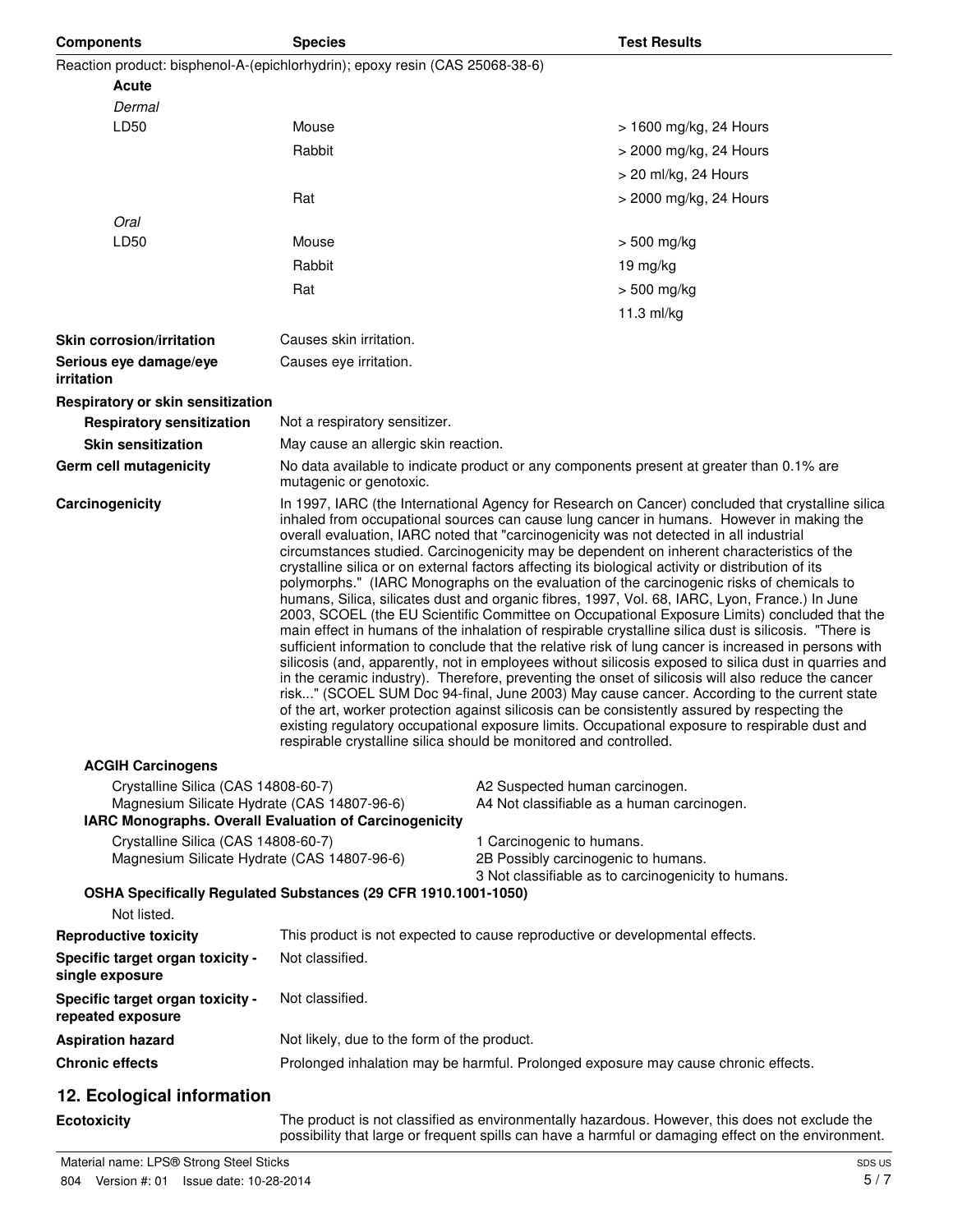| Persistence and degradability    | No data is available on the degradability of this product. |
|----------------------------------|------------------------------------------------------------|
| <b>Bioaccumulative potential</b> | No data available.                                         |
| Mobility in soil                 | No data available.                                         |
| Other adverse effects            | None known.                                                |

# **13. Disposal considerations**

| <b>Disposal instructions</b>             | Collect and reclaim or dispose in sealed containers at licensed waste disposal site. Dispose of<br>contents/container in accordance with local/regional/national/international regulations.                            |
|------------------------------------------|------------------------------------------------------------------------------------------------------------------------------------------------------------------------------------------------------------------------|
| Local disposal regulations               | Dispose in accordance with all applicable regulations.                                                                                                                                                                 |
| Hazardous waste code                     | The waste code should be assigned in discussion between the user, the producer and the waste<br>disposal company.                                                                                                      |
| Waste from residues / unused<br>products | Dispose of in accordance with local regulations. Empty containers or liners may retain some<br>product residues. This material and its container must be disposed of in a safe manner (see:<br>Disposal instructions). |
| <b>Contaminated packaging</b>            | Empty containers should be taken to an approved waste handling site for recycling or disposal.<br>Since emptied containers may retain product residue, follow label warnings even after container is<br>emptied.       |
|                                          |                                                                                                                                                                                                                        |

# **14. Transport information**

#### **DOT**

Not regulated as dangerous goods.

#### **IATA**

Not regulated as dangerous goods.

#### **IMDG**

Not regulated as dangerous goods.

**Transport in bulk according to** Not applicable. **Annex II of MARPOL 73/78 and the IBC Code**

#### **15. Regulatory information**

**US federal regulations** This product is a "Hazardous Chemical" as defined by the OSHA Hazard Communication Standard, 29 CFR 1910.1200.

#### **TSCA Section 12(b) Export Notification (40 CFR 707, Subpt. D)**

Not regulated.

**CERCLA Hazardous Substance List (40 CFR 302.4)**

Not listed.

# **SARA 304 Emergency release notification**

Not regulated.

#### **OSHA Specifically Regulated Substances (29 CFR 1910.1001-1050)**

Not listed.

# **Superfund Amendments and Reauthorization Act of 1986 (SARA)**

**Hazard categories** Immediate Hazard - Yes

Delayed Hazard - Yes Fire Hazard - No Pressure Hazard - No Reactivity Hazard - No

#### **SARA 302 Extremely hazardous substance**

Not listed.

**SARA 311/312 Hazardous chemical** Yes

### **SARA 313 (TRI reporting)**

Not regulated.

#### **Other federal regulations**

**Clean Air Act (CAA) Section 112 Hazardous Air Pollutants (HAPs) List**

Not regulated.

**Clean Air Act (CAA) Section 112(r) Accidental Release Prevention (40 CFR 68.130)**

Not regulated.